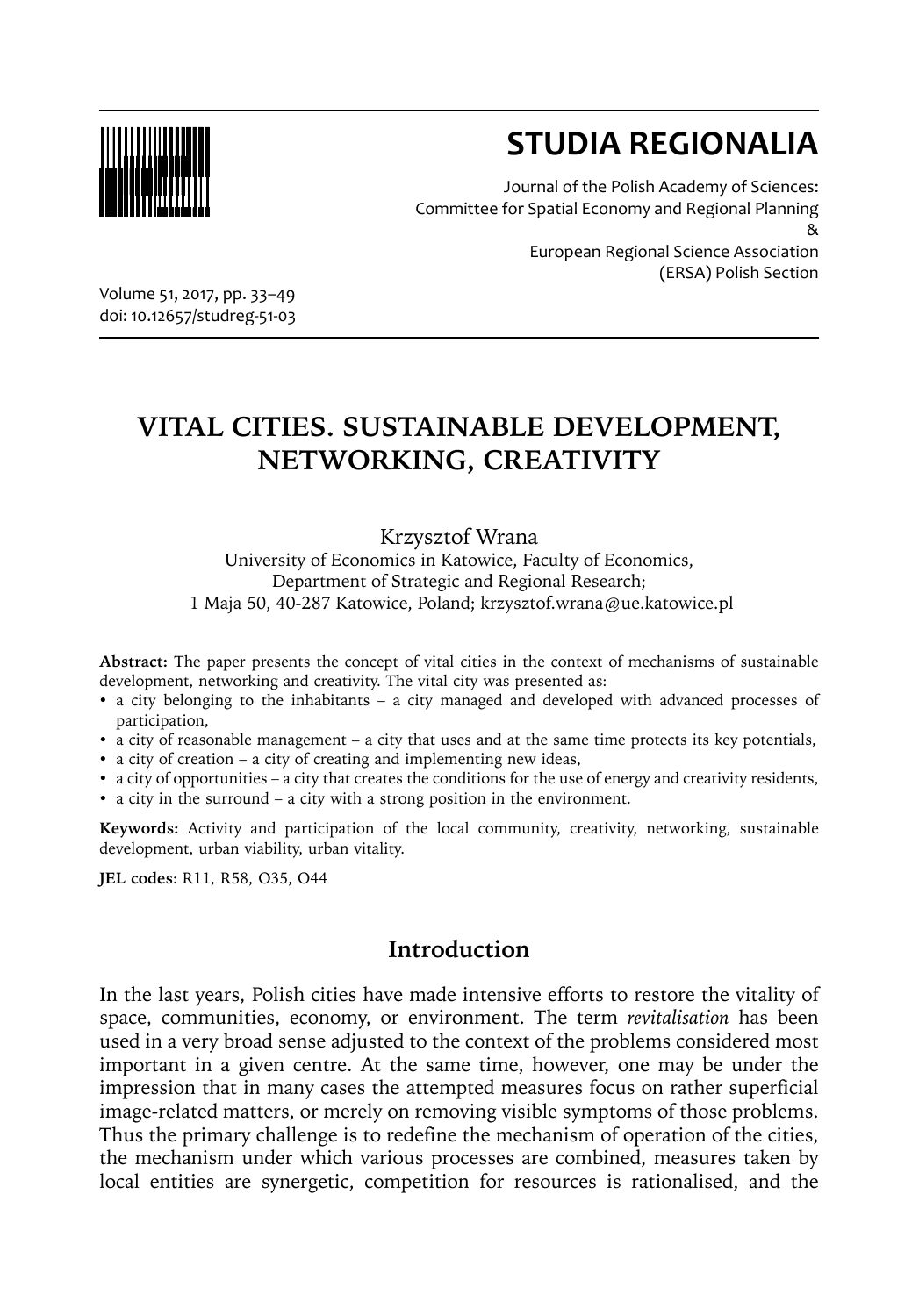operation of the whole system is marked by original and creative directions of development that integrate local entities and include the city in the network of its relations with the surrounding environment.

City vitality is mainly the vitality of entities that function within it, their creativity and the relations between them. Urban vitality is also a set of various types of potentials and facilities that have an impact on the possibility to function for such entities. Lastly, vitality is related to the possibility to ensure sustainability of positive development processes. Such defined vitality forms a contradiction of local policy which could be, for various reasons, monopolised by a narrow group of local users, which focuses on selective aspects of development, and which aims at generating short-term benefits. Cities developing in such a way cannot be considered vital even if the observed processes lead to a short-term improvement of economic, social or environmental indicators. Moreover, in cities undergoing transformation, very often a loss of balance between various functions can be noted. It is usually due to gradual fading of the previously predominant functions, including the city-forming functions, with simultaneous weak development of new functions that could generate new energy for the city.

In this study, city vitality is described in the context of three mechanisms: sustainable development, creativity, and networking. Under each of those mechanisms, urban vitality has been presented in terms of the values whose building might contribute to innovative/creative local development.

#### **1. Urban vitality and mechanisms of vitality**

The notion of *urban vitality* is connected with many other terms resulting from different attempts to describe modern cities. Urban vitality may be considered equal to such notions as *creative city* (Florida 2005; Landry 2013), *smart city* (Mitchell 2007; Komninos 2008), or *happy city* (Montgomery 2015). In each of those cases, definitions are complex, referring to many different attributes, to become even more multi-dimensional along with the development of the concept. The same applies to the notion of *vital city*, which is construed around the "energy" of its residents, while referring at the same time to the sources of that energy and to the possibility and desired methods of its management. Such energy, its constant release, accumulation and positive use, is considered the key source of the city's vitality. This term can thus be understood as the capacity of the city and of its residents to develop in a constant, sustainable and multi-dimensional manner, where the use of creativity and innovation plays the crucial role (Landry, Urban Vitality…). Such an interpretation leads to a conclusion that vitality requires combination of sustainable development, creativity and various aspects of cooperation in the local development processes in order to obtain multi-dimensional development. Vital cities can thus be described in the context of the three interrelated mechanisms (values) that are crucial for the viability of local development. Such mechanisms include:

Sustainable development mechanism - related to reasonable use of resources at one's disposal, conservation of resources generating positive characteristics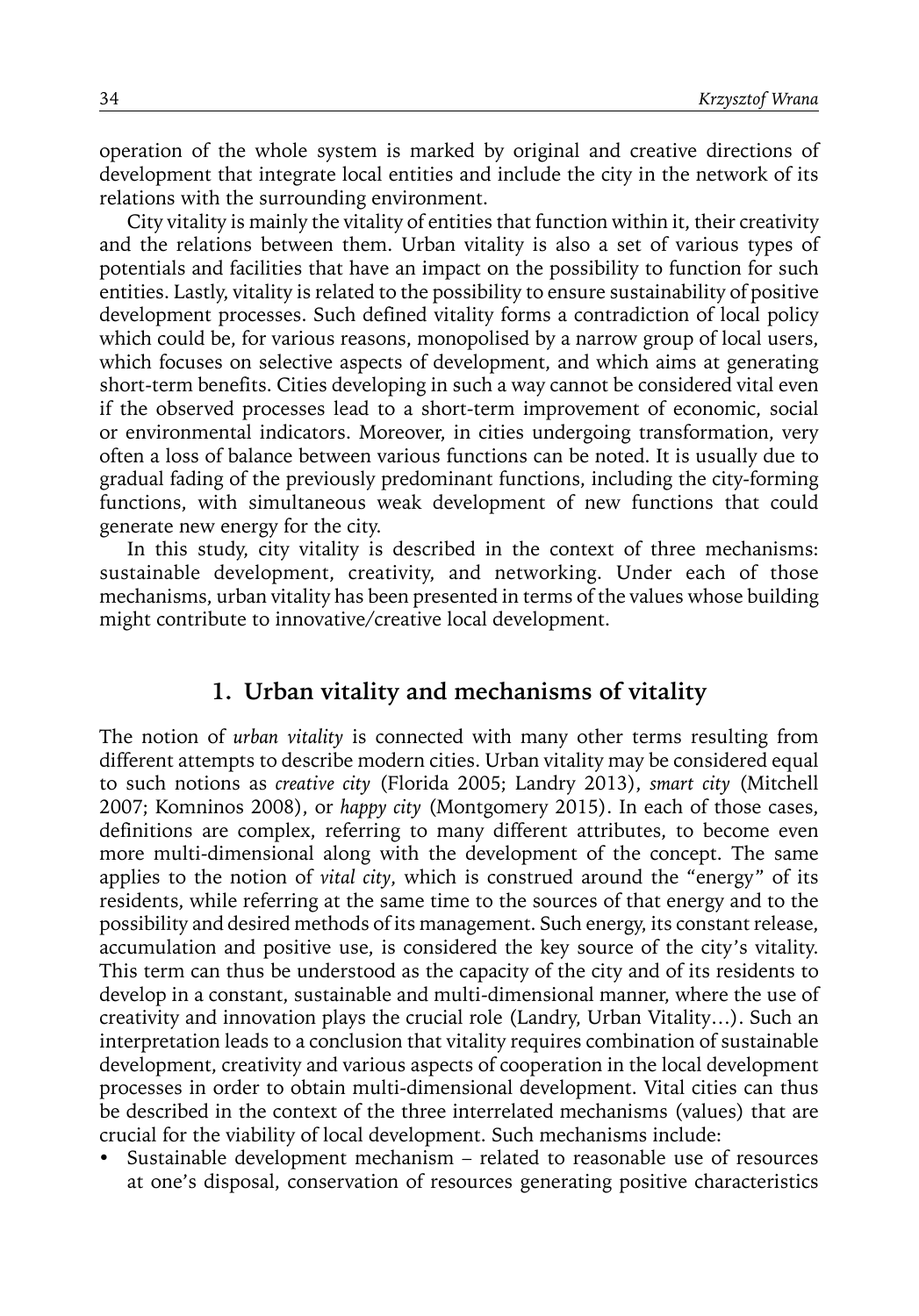of the city and local community, ensuring sustainable development, accepting responsibility for future generations and solidary sharing of the outputs of development by various social groups, as well as seeking new methods of use of the city's potentials.

- Creativity use and enhancement mechanism understood as having and building individual and collective capacity to create new ideas, forms of activity, concepts related to the creative use of local potentials, ability to apply the ideas based in the environment in a creative manner, but also providing conditions for a multidimensional and possibly free use of the creative potential of residents.
- Networking mechanism referring to the local entities' capacity and skills to share various resources, both tangible and intangible, in particular knowledge and ideas, mutual inspiration, cooperation to discover new development opportunities, synergic combination of potentials, in particular in the intersectoral aspect.

According to Landry, one may differentiate between *vitality* and *viability*. Vitality is energy and the resulting power of the city. Management and development of those resources requires concentration and focus on the precisely defined objectives related to the city's viability. Vitality is triggered by creativity that focuses on the process of creation. It becomes a foundation for sustainable and durable development by generating innovations that bring long-term benefits for the city and for its residents. Vitality is primarily a derivative of activity of various entities, the resulting processes and decisions, the level of use (i.e. the scope of use of potentials, the level of interaction, communication and exchange between entities), as well as the level of representation related to the external impact of the abovementioned levels. Viability, a notion complementary to vitality, refers to long-term self-sufficiency, durability, adaptive capacity and self-regeneration<sup>1</sup>. Such understood vitality is thus the necessary support for the city's viability. Vitality describes many activities that as such are not unequivocally good or bad. Activities (based on creativity), use (in respect of sustainable development) and interactions (based on different forms of networking) should focus on the set of shared objectives, directions and tasks whose impact on the city may be considered positive by city users (Landry, Urban Vitality…, Landry, F. Bianchini, Indicators of…).

When properly developed, the three mechanisms depicted in Fig. 1 can support and trigger each other. Sustainable development mechanism encourages limitation of the options of development, but also to seek new methods of use of the city's potentials to prevent its excessive exploitation or exhaustion. Thus application of the rules of sustainable development stimulates creativity and inclines to seek original paths of development. Greater creativity offers greater choice of solutions allowing for the use of available potentials.

<sup>&</sup>lt;sup>1</sup> It should be mentioned here about resilient cities that are capable of recuperation of their properties having experienced disturbances or shocks, thus able to adapt and self-regenerate (Drobniak 2015).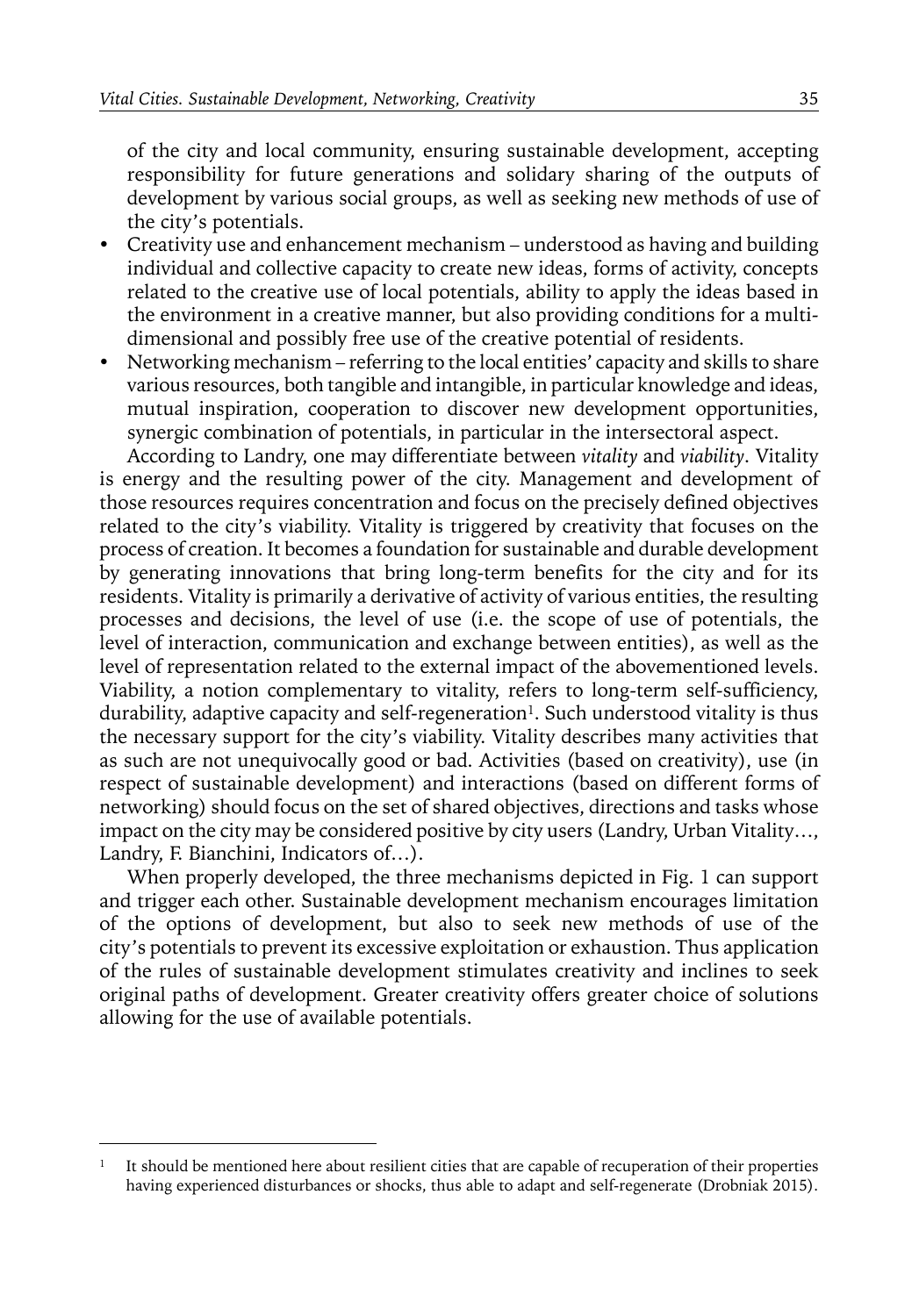

Fig. 1. Vital city in terms of relationships between sustainable development, creativity and networking Source: Own study.

Sustainable development also has an impact on the networking among various entities. This mechanism saves the potentials, including the non-renewable ones, and thus reduces competition for resources among entities. This also applies to limitation of competition, or rather conflict, between generations. Such conditions offer greater opportunities for local entities to achieve their objectives. Networking allow for the development of new ways of use of the potentials. Cooperation permits to eliminate deficits in resources that may affect respective entities. It also supports seeking solutions that are in line with the rules of sustainable development.

High level of creativity contributes to the identification of new areas of cooperation. It is thus a mechanism that supports networking. Cooperation leads to intensified group creativity. Networking also permits to implement creative solutions through concentration of energy and potentials of respective entities on creative projects.

#### **2. Contexts of generating urban vitality**

The analysis of relationships between the processes presented in Fig. 1 can be conducted in detail in the five contexts of perceiving and describing cities. This study discusses the following contexts: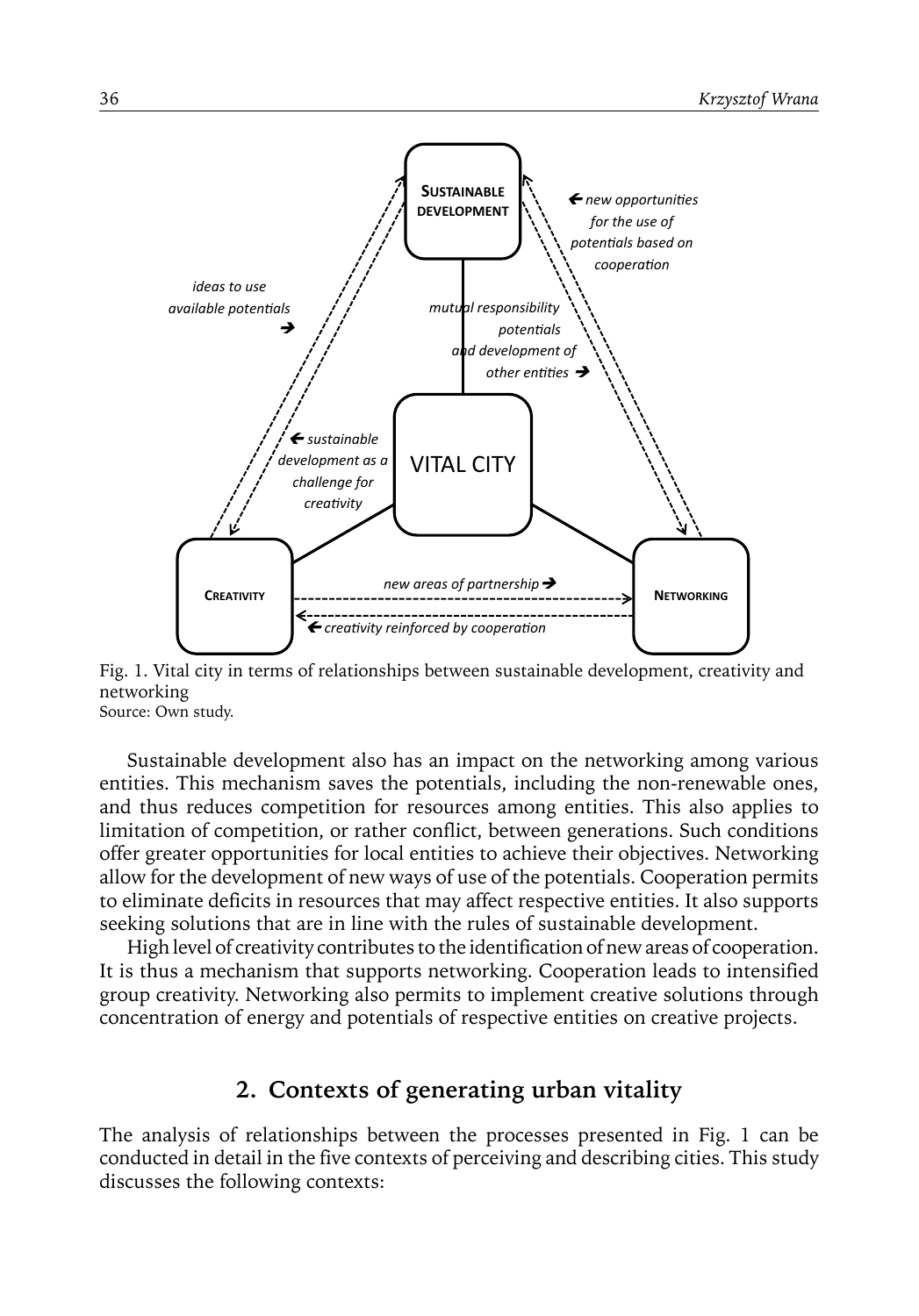- city for citizens<sup>2</sup>;
- $\cdot$  sustainable city<sup>3</sup>;
- creative city;
- $\bullet$  city of opportunity<sup>4</sup>;
- city in its environment.

The first context is directly based on the assumption that **a vital city is fuelled by the energy of its residents.** It is impossible to discuss urban vitality without taking into account its key local development actors. A vital city for citizens requires the achievement of three values that can be defined as:

- community;
- development idea adequacy;
- space for residents.

Reinforcement of the actual local community should be considered one of the most important modern challenges for urban development. Relationships in local communities are at risk of gradual fading due to the growing mobility of residents and their inclination for migration, and thus the weakening connection with their place of residence, "globalisation" of behaviour and values, and declining family ties. The maintenance, reinforcement or restoration of local community in support of urban vitality requires:

- creation of mechanisms allowing participation of residents in decision-making processes and thus recreation of the residents' belief that they have real impact on their future in the city;
- increasing the cultural capital of the city measured by skills of residents acquired as a result of their participation in public life, ability to perceive cultural features of the city, awareness of the value of local resources (Bourdieu 1986);
- reinforcement of residents' participation in the life of the city, in particular in activities taken by non-governmental organisations, initiatives and events, as well as in economic processes, in line with the developments on the labour market;
- preparation of the residents to use public services, increasing their ability to develop on the basis of facilities provided in the city, but also integration of local communities around the offered cultural and leisure activities;
- enhancement of the ties between residents while supporting the openness of local communities; the ties between residents are the condition and at the same time the effect of the activities and processes described above; however, the city should be perceived not only as a system connected by centripetal forces, but also

<sup>&</sup>lt;sup>2</sup> The appeal for a city for citizens is being voiced in the reference literature (Douglass, Friedmann 1998) and in the context of the actual conditions in Polish and foreign cities by the growing number of academics, businesses, local governments and by groups of citizens, *e.g.* combination of smart city with a city for citizens during Smart City Expo in Barcelona (15-17 November 2016), and in Poland, activity of the Bytom-based City for Citizens Group, or dissemination of such tools as the participatory budgeting.

<sup>&</sup>lt;sup>3</sup> The term directly refers to the goals adopted in the United Nations Development Programme (goal 11: Sustainable Cities and Communities).

<sup>4</sup>Cities of opportunity are often discussed in the marketing context, but the term is also used for the purposes of key city rankings (such as Cities of Opportunity) [www.pwc.com/assetmanagement].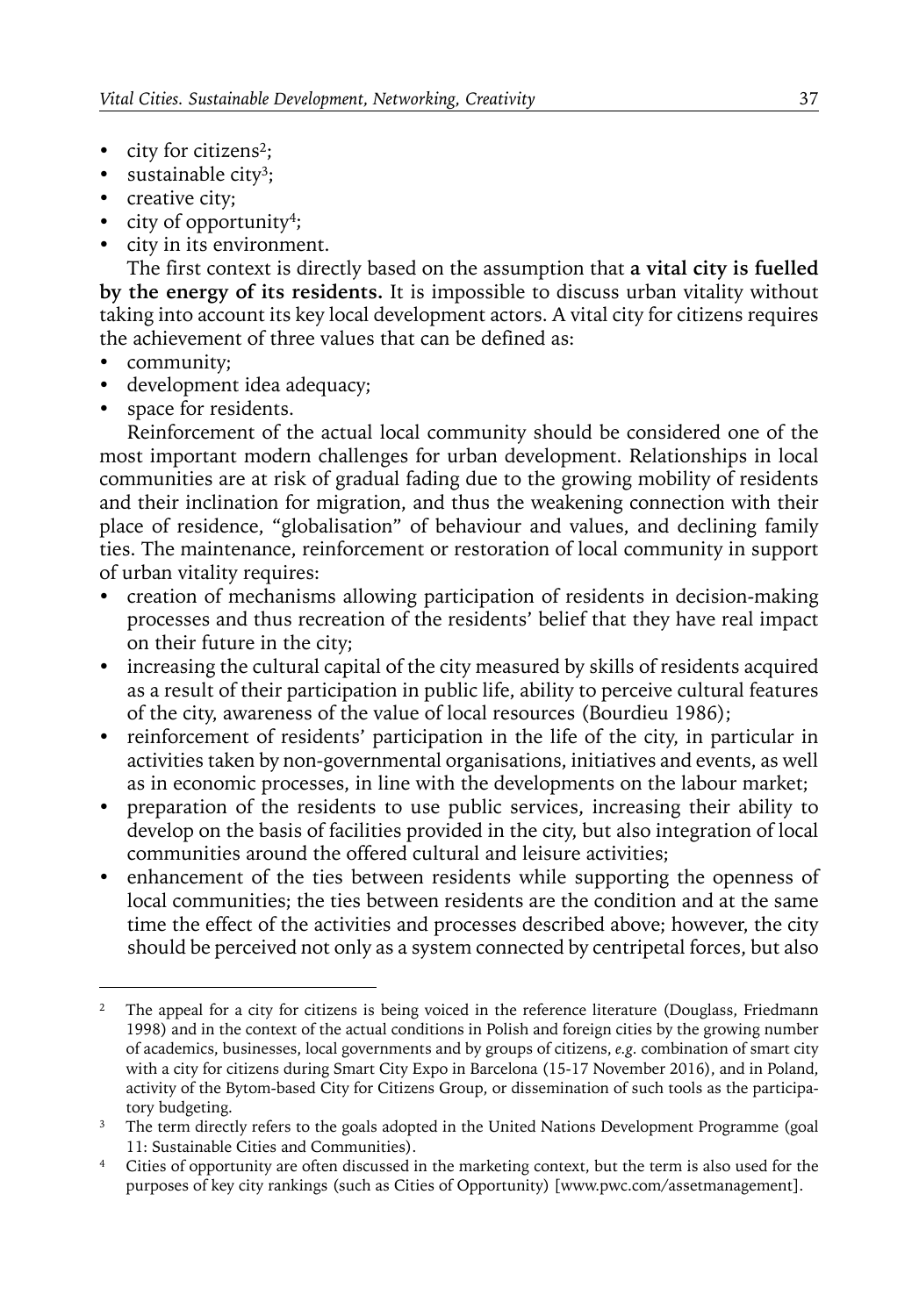as a system developing by benefiting from the surrounding environment; instead of being self-centred, local communities of vital cities must be open to initiating relationships with entities from their environment; we should mention here the different understanding of social capital, focusing on "group membership" and integration around standards and values ("centripetal" approach) and the creative capital emphasising the independence of creative entities and the questioning of established standards and commonly accepted values; the energy of a vital city should combine the pursuit of integration and the openness to other entities.

Problems related to weak community are often connected to the development idea adequacy. A certain discrepancy can be often observed, due to various reasons, between the objectives/directions of development set at the local policy level, and the expectations of city residents. The spectrum of objectives set in a city is virtually unlimited. The boundary conditions are defined based on the city's situation and available potentials, as well as on the creativity of entities having impact on local policies. When formulating the objectives, two rules should be taken into account:

- correlation of development with the experience and awareness of residents; the created urban development ideas must be comprehensible for the residents, therefore, they should refer to the real experiences forming part of the local system of values; following paths set by other centres may seem more creative, but ultimately less beneficial due to the scepticism of residents and lack of their actual involvement in the implementation processes; this rules does not exclude the attempts to achieve a visible qualitative change; it depends, however, on the education of the residents, using good examples that translate ambitious ideas to measurable facts, and above all, on setting a clear path for the transition to new values (social and economic structure);
- harmonisation of the development idea with the city's history and its potentials; urban development is a process which, if radically discontinued, poses the risk of a deep crisis; when pursuing local development, focus should be on the possibly full use of the created conditions and available potentials, obviously in accordance with the rules of sustainable development; the history of cities which faced a crisis is often considered not just the reason of the current problems, but also as a barrier for further development; nevertheless, we should perceive history and experience as a source of an important competitive advantage, i.e. the specific nature and the distinguishing qualifications of a given centre; moreover, resources that become useless with regard to continuation of the current development model may become very attractive for new types of activity; this is proved by many successful revitalisation projects using post-industrial structures or reviving workers' districts; very often local communities consolidate around those potentials, as they treat them as a part of their heritage or symbolic space. Real implementation of the abovementioned rules depends on the early initiation

of restructuring measures. The pressure for fast changes hampers or even prevents the desired continuation.

Another value in the context of city for citizens is space. Space for residents can be described on the basis of: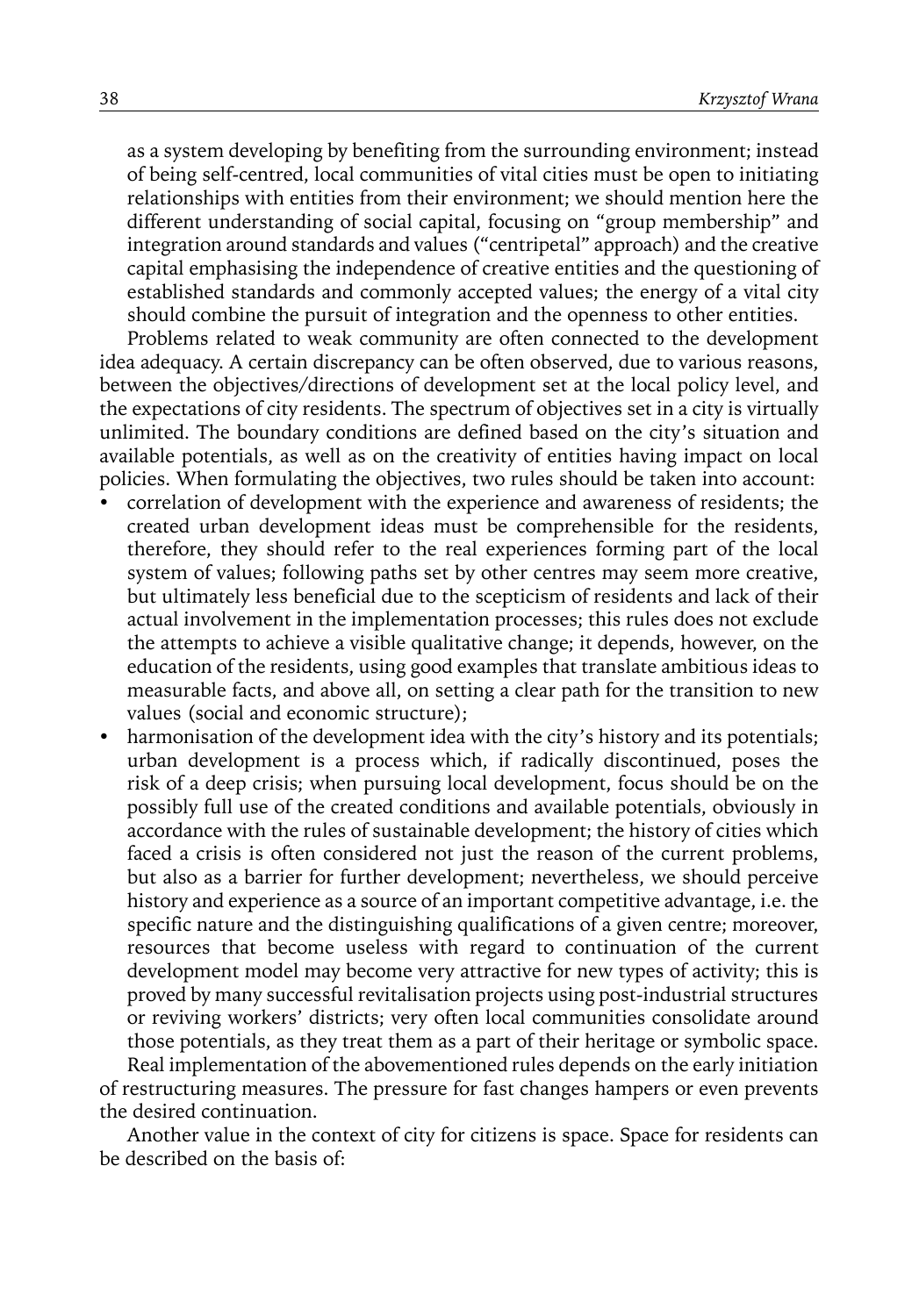- visible presence of residents in the city space; it implies daily presence of residents in public areas, treatment of those areas as a venue for satisfaction of specific needs and aspirations; the city should not be perceived mainly as a space to move through, but rather as a space to stay and meet;
- residents' involvement in the creation and development of space related to implementation of partnership revitalisation projects, improvement of visual and functional aspects of the city space, providing social hosts for "no-one's" space.

|                                                                                   | Sustainable development                                                                                                                           | Creativity                                                                                                                                                                 | Networking                                                                                                                                          |  |  |
|-----------------------------------------------------------------------------------|---------------------------------------------------------------------------------------------------------------------------------------------------|----------------------------------------------------------------------------------------------------------------------------------------------------------------------------|-----------------------------------------------------------------------------------------------------------------------------------------------------|--|--|
| local community                                                                   |                                                                                                                                                   |                                                                                                                                                                            |                                                                                                                                                     |  |  |
| residents'<br>participation<br>mechanisms                                         | reinforcement of<br>development by<br>positive relationships<br>within the local<br>community                                                     | participation<br>enhancing decision-<br>making processes on<br>the basis of residents'<br>creativity                                                                       | relationships within<br>the local community<br>that create confidence<br>and facilitate<br>networking for<br>groups, organisations,<br>institutions |  |  |
| cultural capital                                                                  | awareness of the value<br>of the city's heritage<br>and limitation of<br>degrading methods<br>of use of the<br>city's potentials                  | awareness of the<br>values inherent to<br>the city that might<br>be used in support of<br>development                                                                      | common perception<br>of the city, using<br>analogical language<br>and symbols that<br>support initiating<br>relationships                           |  |  |
| residents'<br>participation in the<br>city life                                   | maintenance of<br>interest in traditional<br>activities and ability to<br>develop them among<br>residents                                         | initiating partnership,<br>original, creative<br>projects by local<br>groups, including<br>non-governmental<br>organisations                                               | inclusion of residents<br>in activities and<br>groups creating the life<br>(vitality) of the city                                                   |  |  |
| preparation of<br>residents to use<br>public services                             | improvement of<br>effectiveness of public<br>use of available public<br>services by increasing<br>services by residents<br>the scale of their use |                                                                                                                                                                            | residents' integration<br>around the available<br>offer, including leisure<br>activities                                                            |  |  |
| development idea adequacy                                                         |                                                                                                                                                   |                                                                                                                                                                            |                                                                                                                                                     |  |  |
| combination of<br>development<br>with experience<br>and awareness of<br>residents | social stability in<br>development processes<br>resulting from<br>maintaining the ratio<br>between the "past" and<br>the "future"                 | opening of the local<br>policymaking process<br>to the ideas from<br>various groups,<br>including those<br>supporting smooth<br>transition to the new<br>development model | lack of exclusion of<br>various groups of<br>residents due to their<br>earlier experiences<br>("settlement" in the<br>old structures)               |  |  |

Table 1. Impact of the "city for citizens" on the reinforcement of urban vitality mechanisms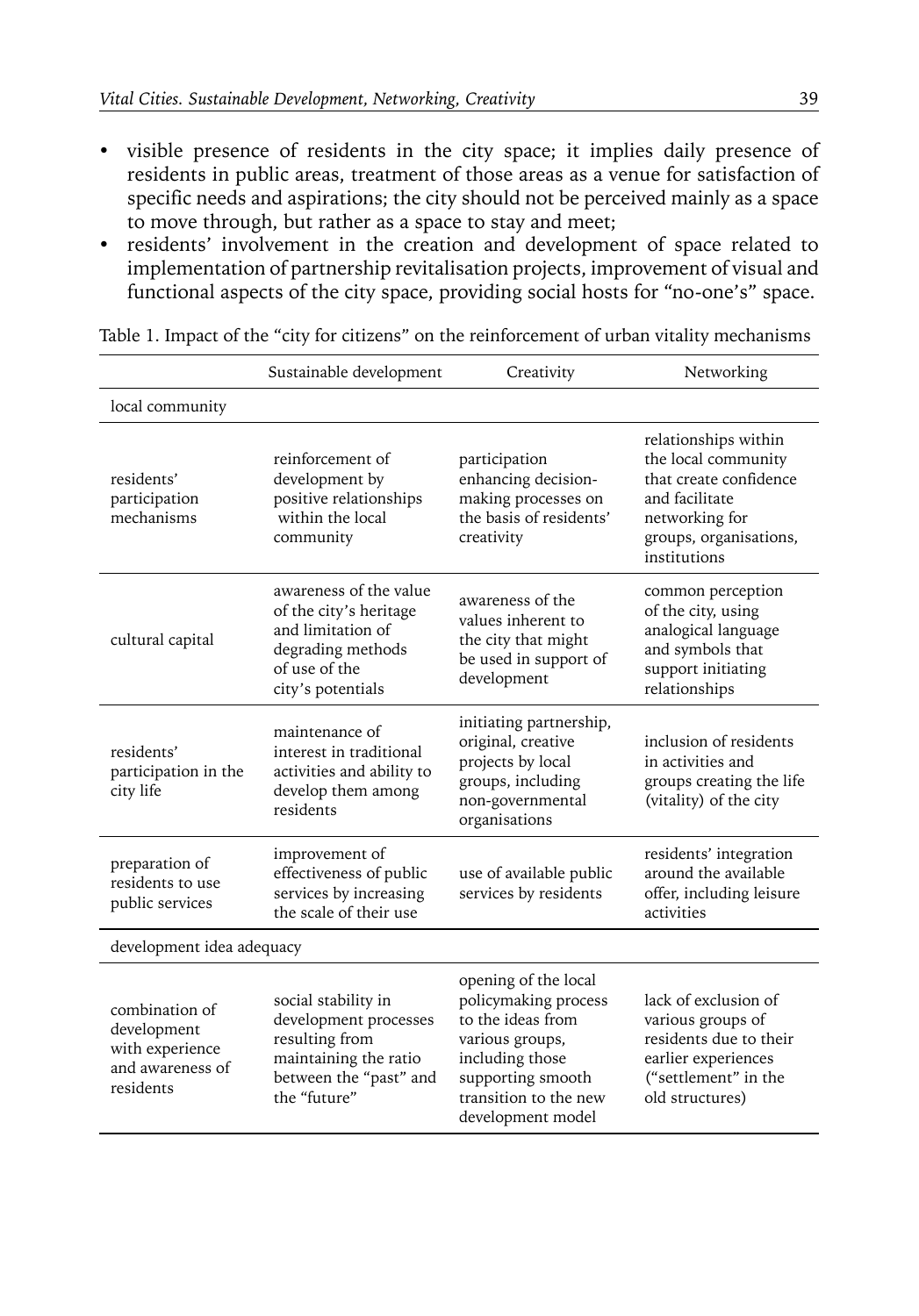|                                                                                          | Sustainable development                                                                                                                                                                                                          | Creativity                                                                                                                   | Networking                                                                                                                                                                                                                                                                                                            |
|------------------------------------------------------------------------------------------|----------------------------------------------------------------------------------------------------------------------------------------------------------------------------------------------------------------------------------|------------------------------------------------------------------------------------------------------------------------------|-----------------------------------------------------------------------------------------------------------------------------------------------------------------------------------------------------------------------------------------------------------------------------------------------------------------------|
| harmonisation of<br>the development<br>idea with the<br>city's history and<br>potentials | ensuring continued<br>development,<br>transition to a higher<br>level of development<br>with limitation of<br>negative impact<br>(degradation of<br>potentials, social and<br>economic decline)                                  | new methods of use of<br>available resources:<br>use of resources<br>"rejected" under<br>the earlier model of<br>development | cooperation of<br>groups creating<br>new development<br>factors with groups<br>constituting carriers<br>of experiences and<br>tradition                                                                                                                                                                               |
| space for residents                                                                      |                                                                                                                                                                                                                                  |                                                                                                                              |                                                                                                                                                                                                                                                                                                                       |
| residents' presence<br>in the city space                                                 | residents' presence<br>in the city space as<br>a manifestation of<br>power and vitality of<br>the city:<br>guaranteeing life in<br>public space in support<br>of its development<br>(market for business<br>and public services) | residents' behaviour<br>enriching the city<br>space, adding value<br>to beyond the<br>architectural aesthetics               | meetings of residents<br>in the city space that<br>fosters integration                                                                                                                                                                                                                                                |
| residents'<br>involvement in<br>the creation and<br>development of city<br>space         | sustainable<br>management of the<br>city space;<br>maintenance of<br>interest in the use<br>of city space among<br>residents                                                                                                     | use of residents'<br>ideas relating to the<br>development of the<br>city space                                               | integration of residents<br>around the space that<br>is important for them;<br>ensuring continuity<br>between the<br>implementation of the<br>partnership project<br>related to spatial<br>development and its<br>use by the entities<br>implementing the<br>project (guaranteeing<br>interest in project<br>results) |

Source: Own study.

**Second context, sustainable city,** directly refers to the rules of sustainable development. A vital and sustainable city should be characterised by the following values:

- adequate urban "metabolism";
- specific development code (city DNA);
- correlation of functions.

Urban metabolism relates to the types of local potentials and the methods of their management. Adequate metabolism supports urban vitality if it leads to:

• the use of potentials for the appropriate, *i.e*. long-term, inclusive, responsible development: the city "consumes" potentials in a reasonable manner, avoiding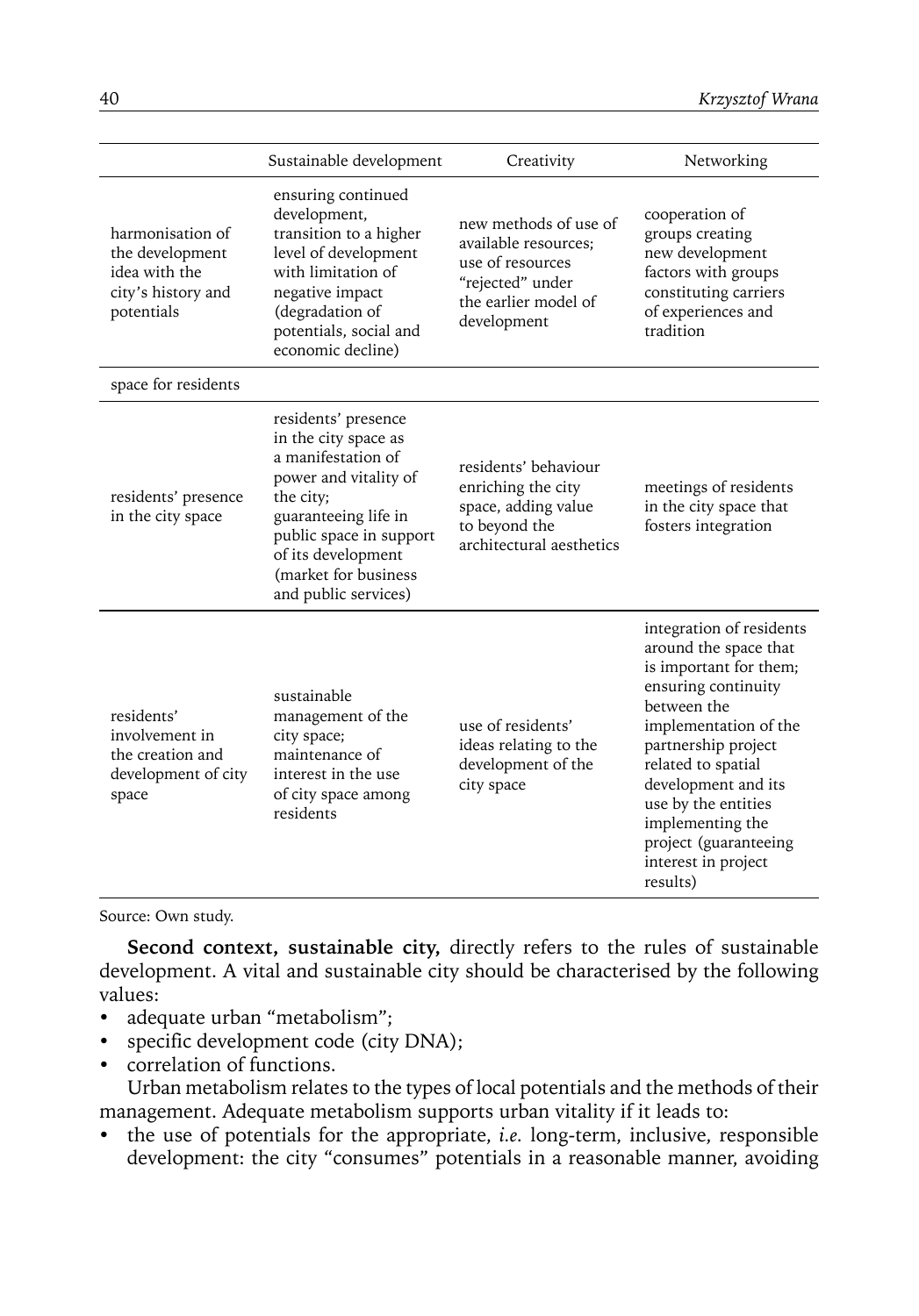their exhaustion, preserving them for the future generations, without preventing various entities from taking advantage of the effects of resource management;

• *quasi-cyclical nature of processes: the management process involves the processing* of resources, generation of outputs, and creation of a surplus in relation to the scale of the invested potentials; adequate metabolism is related to the creation of a surplus (of matter/energy) that allows for transition to an economic cycle of higher quality; therefore, vital city development trajectory may be depicted as a spiral leading to "higher" levels; *quasi*-cyclical nature of processes permits the application of experiences to similar cycles while adjusting subsequent cycles for new values; in this aspect, it is necessary to use innovation and creativity, as well as the enterprising nature of local entities.

A vital city requires creation of a specific urban development code. Vital city development mechanisms may be appropriately developed if structures exist in the city that create and preserve urban development ideas. In this context, institutional capital, local leaders and managers, cultural capital that organises the residents are of fundamental importance. Urban DNA<sup>5</sup> is crucial for the continuity of development, exceptional nature of the centre, and thus for the attractiveness and competitiveness of the city.

Sustainable city is a city where functions develop in a correlated manner. It is the method of use of resources that leads to integrated development with synergy between different areas of urban development (functions, entities), and situations where one function limits the development of other functions are eliminated which in turn limits the areas of tension between various local entities.

|                               | Sustainable development                                                        | Creativity                                                                                            | Networking                                                                                                                                                                      |
|-------------------------------|--------------------------------------------------------------------------------|-------------------------------------------------------------------------------------------------------|---------------------------------------------------------------------------------------------------------------------------------------------------------------------------------|
| urban metabolism              |                                                                                |                                                                                                       |                                                                                                                                                                                 |
| adequate use of<br>potentials | use of renewable<br>potentials;<br>limited use of non-<br>renewable potentials | seeking new<br>development methods<br>allowing for the<br>preservation of non-<br>renewable resources | solidary sharing of<br>resources that limits<br>the areas of conflict<br>between entities<br>elimination of<br>limitations related to<br>resources by initiating<br>cooperation |

Table 2. Impact of the "sustainable city" on the reinforcement of urban vitality mechanisms

Urban DNA is usually discussed in the context of the specific nature of a city and its development, but also in terms of understanding the functioning of the city, including in terms of its spatial and historical aspects (Clark 2017); similar notions include *genius loci* of the city that refers to the city's identity (Królikowski 2011), or *urban fingerprints* (in the spatial structure context, the term was used in [http:// www.citylab.com/housing/2015/09/mapping-the-urban-fingerprints-of-cities/404923/].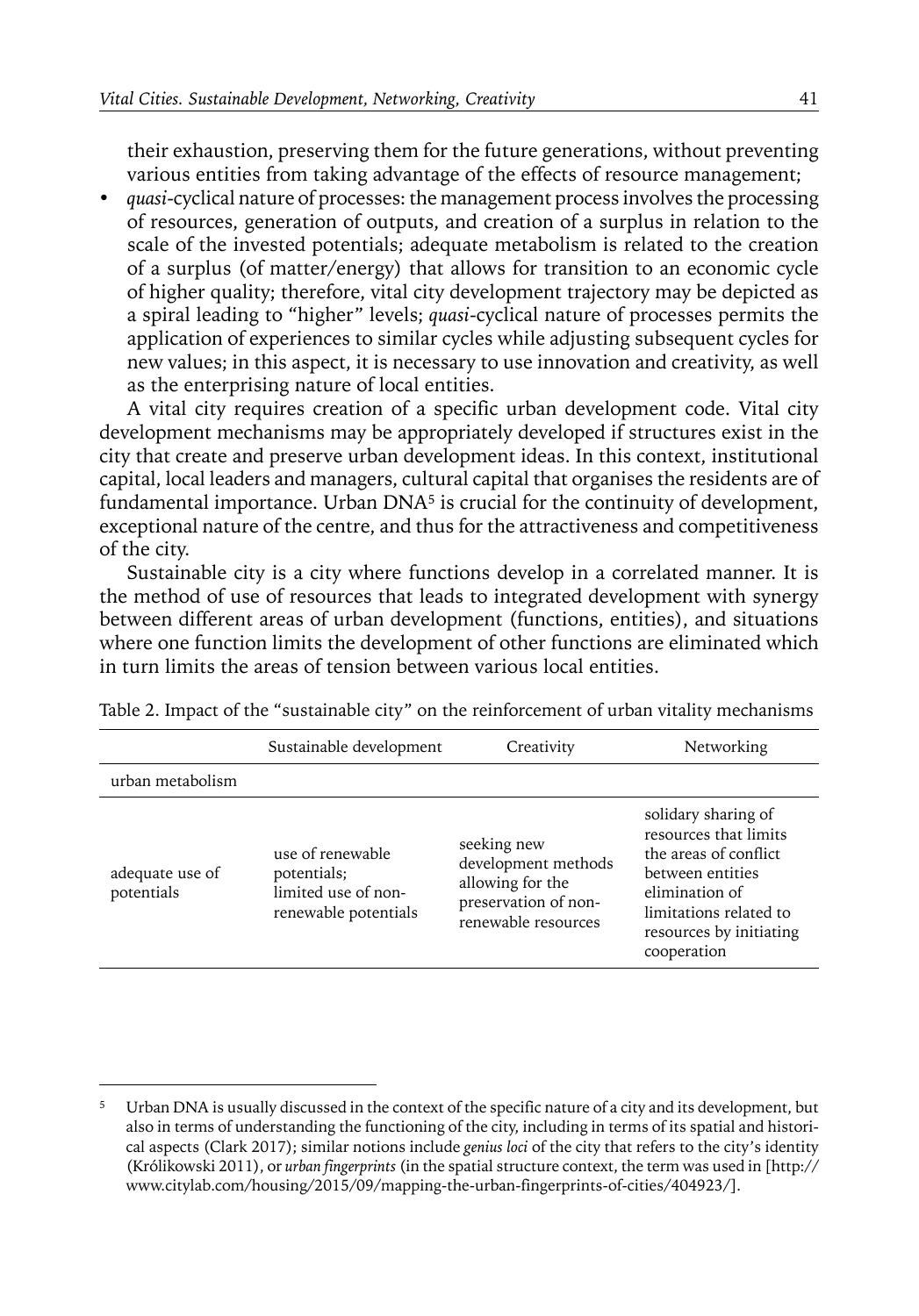|                                                                        | Sustainable development                                                                                  | Creativity                                                                                                                                      | Networking                                                                                                                                                                                             |
|------------------------------------------------------------------------|----------------------------------------------------------------------------------------------------------|-------------------------------------------------------------------------------------------------------------------------------------------------|--------------------------------------------------------------------------------------------------------------------------------------------------------------------------------------------------------|
| cyclical nature of<br>processes enriched<br>by qualitative<br>progress | ensuring sustainable<br>development and<br>harmonious transition<br>to "higher" levels                   | creating a surplus to be<br>managed in a creative<br>manner<br>creating new ideas to<br>produce new quality<br>in terms of urban<br>development | traditional partnership<br>configurations under<br>repeated processes<br>new partnership<br>configurations related<br>to new quality of local<br>development                                           |
| urban DNA                                                              |                                                                                                          |                                                                                                                                                 |                                                                                                                                                                                                        |
| structures creating<br>and preserving<br>urban development<br>ideas    | maintaining<br>continuous<br>development;<br>city's ability to<br>function as a learning<br>organisation | ensuring specific<br>nature of the city<br>based on innovation<br>and creativity of local<br>structures                                         | institutional capital<br>allowing creation<br>and maintenance of<br>relationships between<br>local entities<br>social and cultural<br>capital reinforced<br>under partnership<br>development processes |
| correlation of functions                                               |                                                                                                          |                                                                                                                                                 |                                                                                                                                                                                                        |
| integrated<br>development                                              | balance between<br>respective functions,<br>multi-dimensional use<br>of resources                        | feeding new functions<br>with creativity and<br>innovation of the<br>whole urban system                                                         | development of intra-<br>and intersectoral<br>partnerships based on<br>relationships between<br>respective functions of<br>the city                                                                    |

Source: Own study.

The creative aspect deserves separate analysis in the context of vital cities. A vital city is a city capable of broadly understood creation being the derivative of two key attributes of a city:

- the city of ideas and innovation;
- the city of "exchange".

Creativity depends on internal capacity of a given entity and on the possible transfer of ideas between entities. In the first context, the capacity to create and use ideas by local entities is crucial. The beginning of a broadly understood process of creation is to generate new, original development objectives, and then to develop specific solutions that would allow for the achievement of such objectives. It is a process that involves the ability to accurately assess the conditions for development and the spectrum of available potentials and needs, but also the consistency and the courage necessary for the transformation of an idea into actions that would generate specific results. It is also a process of cooperation between local entities, improvement of their creative capacities and innovation, and reinforcement of the creative culture.

An important component of creation is the capacity to use the development factors that are traditional for a given centre, including those created at the earlier stages of urban development.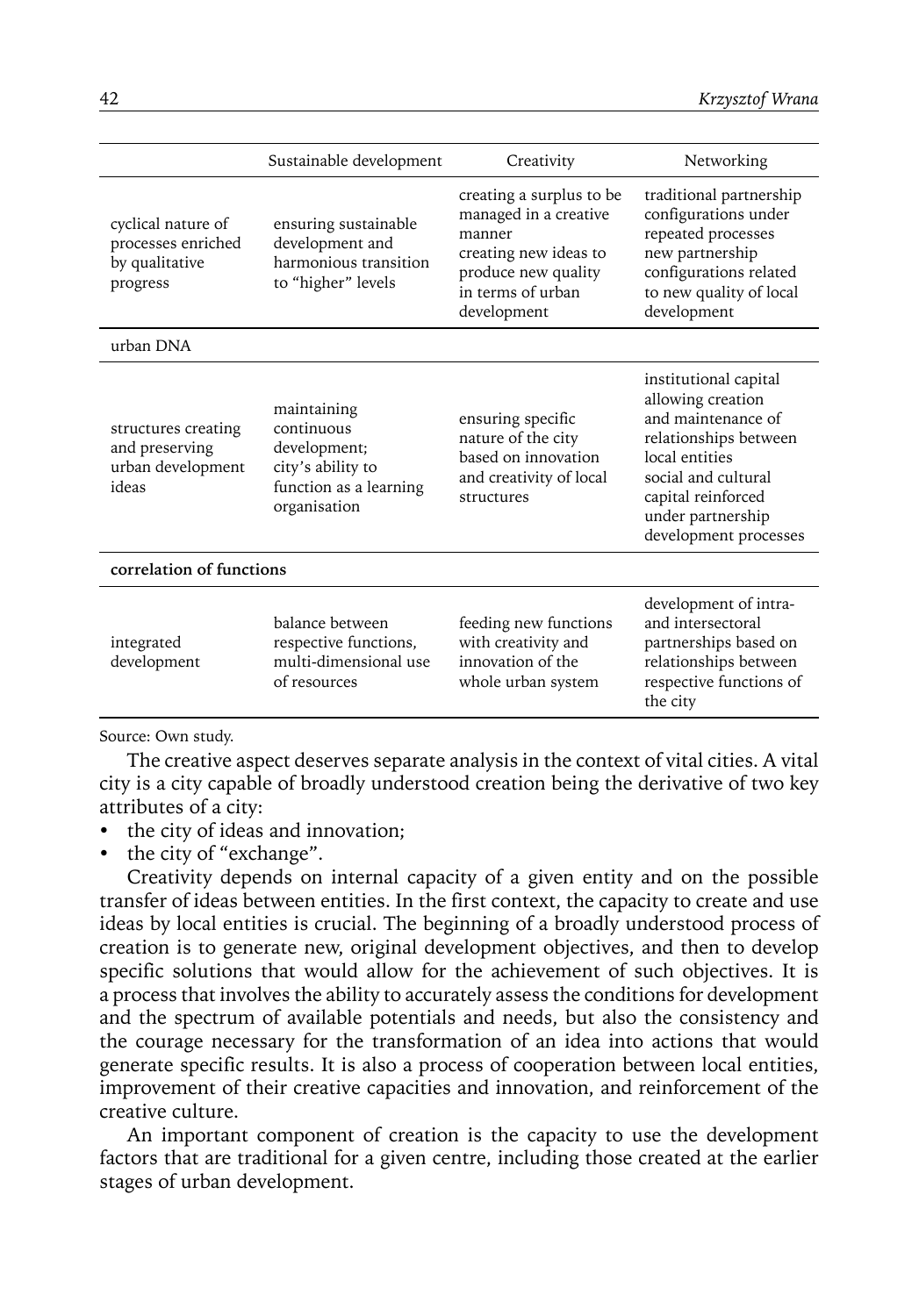The second pillar supporting the city's capacity to create is exchange. This includes the processes related to:

- the functioning of mechanisms allowing for the penetration of ideas to different sectors, initiation of permanent or contextual cooperation, taking up joint projects with high innovation/creativity factor; part of such mechanism is to develop the ideas of other entities;
- confrontation of approaches and views, a clash of different concepts, or even conflicts; in this case, inspiration to develop an original idea or solution might stem from an objection against a different position; such situation requires sufficient support which would lead to a creative use of the dispute or conflict.

|                                  | Sustainable<br>Creativity<br>development                                                                                      |                                                                                                                                                                      | Networking                                                                                                                                                                                                           |  |  |
|----------------------------------|-------------------------------------------------------------------------------------------------------------------------------|----------------------------------------------------------------------------------------------------------------------------------------------------------------------|----------------------------------------------------------------------------------------------------------------------------------------------------------------------------------------------------------------------|--|--|
| the city of ideas and innovation |                                                                                                                               |                                                                                                                                                                      |                                                                                                                                                                                                                      |  |  |
| entity's capacity to<br>create   | better use of the<br>city's resources<br>discovery of new<br>potentials or new<br>methods of use of<br>traditional potentials | large number of<br>creative solutions:<br>discovery of new<br>objectives for urban<br>development,<br>including the<br>solutions that allow<br>for their achievement | development of ideas<br>that may be used by<br>other entities or that<br>may form a basis for<br>cooperation                                                                                                         |  |  |
| exchange                         |                                                                                                                               |                                                                                                                                                                      |                                                                                                                                                                                                                      |  |  |
| penetration<br>mechanisms        | better understanding<br>of conditions in other<br>sectors, leading to<br>a more aware use of<br>resources                     | improved creativity<br>of solutions by<br>multiplying the<br>creativity of partners                                                                                  | collective work<br>on creative ideas<br>and their joint<br>implementation                                                                                                                                            |  |  |
| confrontation<br>mechanisms      | preventing<br>petrification of<br>development                                                                                 | competition triggering<br>innovation and<br>creativity;<br>creation by creative<br>negation of other<br>solutions                                                    | creation of different<br>configurations of local<br>entities, competing<br>groups (importance<br>for urban vitality<br>depends on the<br>development of<br>rules governing the<br>relationships between<br>entities) |  |  |

|  |  | Table 3. Impact of the "creative city" on the reinforcement of urban vitality mechanisms |  |  |
|--|--|------------------------------------------------------------------------------------------|--|--|
|  |  |                                                                                          |  |  |

Source: Own study.

Urban vitality should be built in the context of the city's relationships with the surrounding environment. Other centres are the benchmark for the attractiveness and competitiveness of the city. In a mobile world, with the movement of residents, companies, and organisations, enhancement of urban vitality requires aware management of the city's relationships with its environment. Each of the mechanisms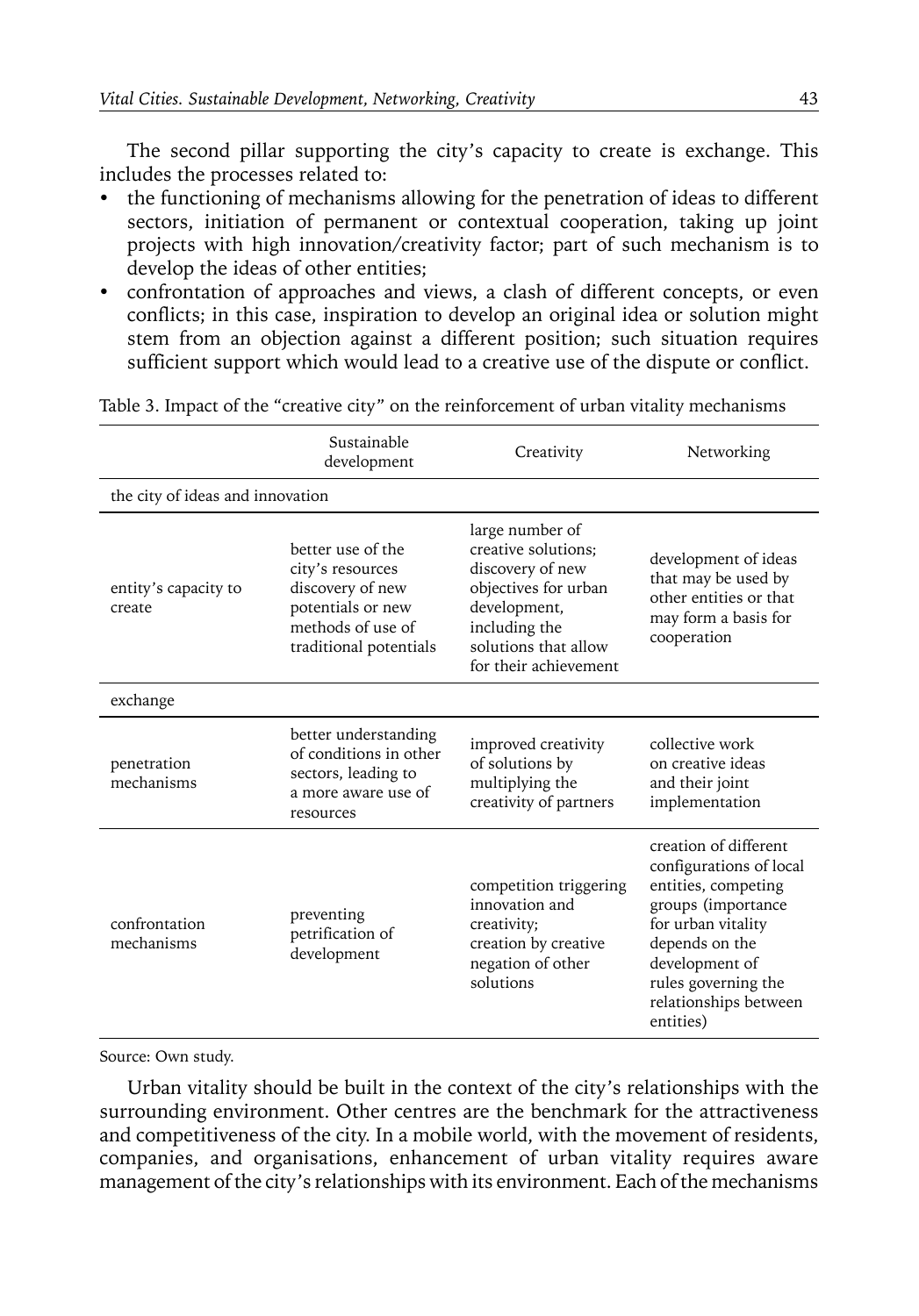used to describe vitality (sustainable development, creativity, networking) can be reinforced or weakened by other centres and processes occurring in the environment. An analysis of a city in its environment should take the following matters into account:

- the city's position in its environment;
- capability to build relationships with the surrounding environment;
- the city's resilience;
- the city's magnetism.

The broadest of the abovementioned issues, the city's position in its environment, refers to such urban assets as:

- capability to face the processes occurring in the surrounding environment: understanding of global processes, ability to identify megatrends, ability to identify the city's position in those processes, in particular capacity to combine and use the potentials at the disposal of local entities to improve the attractiveness and competitiveness of the city;
- capacity to become a leader among other centres in application for development potentials; reinforcement of urban vitality does not merely require the use of the potentials that are at the higher level than in other centres; such an approach could lead to hampered development and to gradual exhaustion of resources, and thus to limiting the city's life to mere vegetation; it is also important to acquire potentials from the surrounding environment; this skill can be treated as one of the key ratios of urban vitality.

A particular matter relating to the creation of the city's position is its capacity to build relationships with the environment. This ability is related to:

- the functioning within cooperation networks: modern world is an extremely rich and constantly transforming set of partnerships in various spatial dimensions; both individual entities and the city as a whole may intensify the development processes by cooperating with the environment; a special case is the participation of cities (or entities from a city) in recognised partnership programmes (business, cultural, social etc.);
- creation of supralocal network nodes: apart from joining cooperation networks, a vital city should also aspire to create new networks or nodes; this would support local specialisations and allow for the acquisition of strong partners.

In order to develop in a sustainable and harmonious manner, a vital city should reinforce its resilience to the processes occurring in the environment. Part of those processes implies risks for local development. It is thus necessary to build the capacity to respond to such processes in a creative manner. It is also important to interpret various events and processes in an enterprising manner. In many cases, change is perceived as a threat in its first stage. Good understanding of changes and their consequences allows for approaching them in a creative manner and often for their interpretation as opportunities.

The strength of a vital city depends on its ability to attract resources and entities that enhance local structure. Such an obvious conclusion should be complemented, however, with a brief discussion on the conditions that should be met in order for such process to actually reinforce the city. Attraction of entities may bring both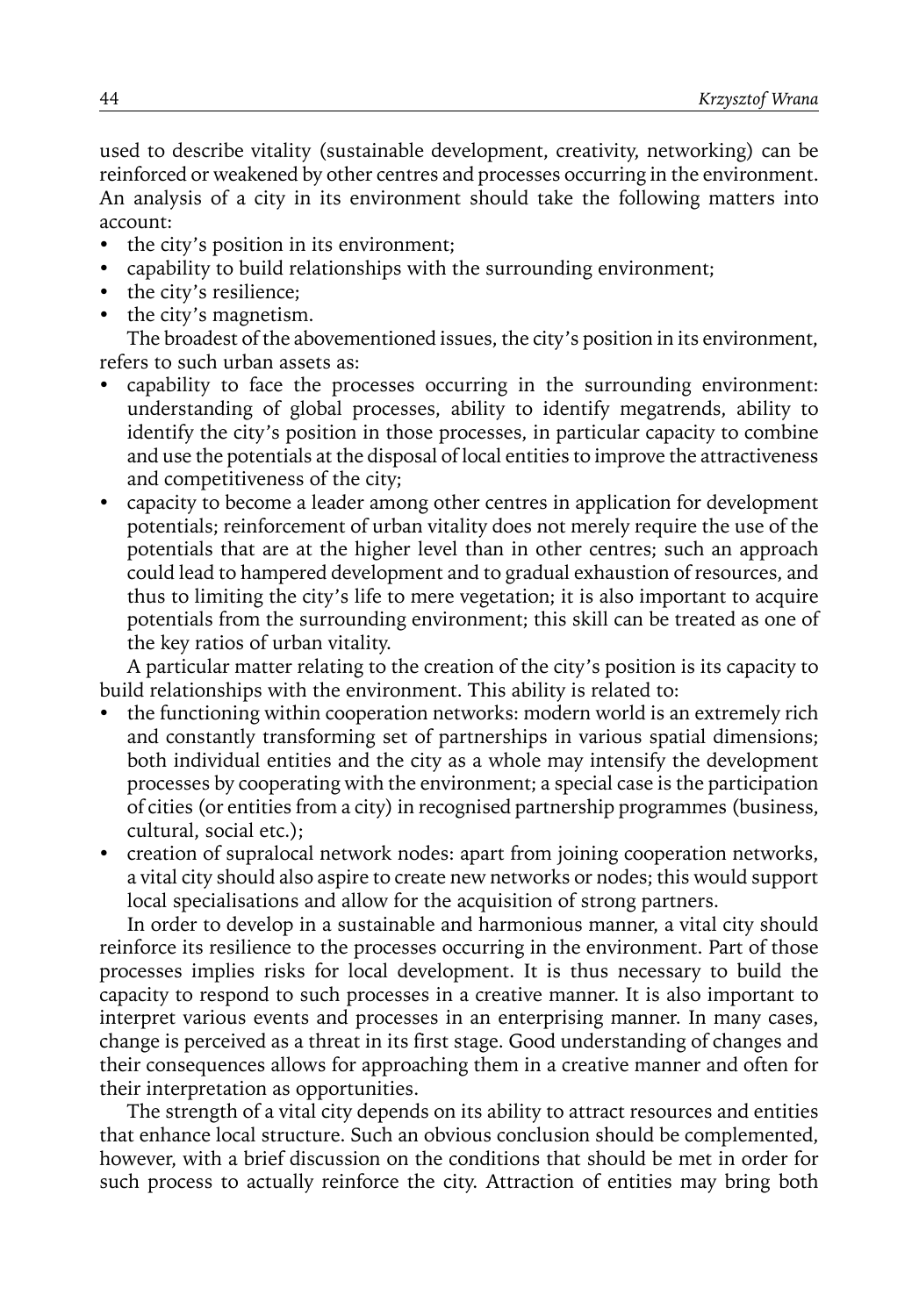positive and negative effects. New entities may enter into conflicts with local entities, they may take up activities degrading the city's resources, and in structural terms, they may preserve traditional development without long-term prospects. It is thus crucial not only to acquire entities from the surrounding environment, but also to include them in local structures. In the case of investors, this involves *e.g.* their incorporation in the local economy and transformation of the network of local partnerships. A specific development factor much desired by cities nowadays is the key events that contribute to the city's prestige and recognition in the eyes of important entities.

Table 4. Impact of the "city in its environment" on the reinforcement of urban vitality mechanisms

|                                                                                                       | Sustainable<br>Creativity<br>development                                                                                                                                 |                                                                                                                                   | Networking                                                                                                                                                          |  |  |
|-------------------------------------------------------------------------------------------------------|--------------------------------------------------------------------------------------------------------------------------------------------------------------------------|-----------------------------------------------------------------------------------------------------------------------------------|---------------------------------------------------------------------------------------------------------------------------------------------------------------------|--|--|
| the city's position in its environment                                                                |                                                                                                                                                                          |                                                                                                                                   |                                                                                                                                                                     |  |  |
| capability to face the<br>processes occurring<br>in the surrounding<br>environment                    | inspiration with new<br>models and directions<br>of development that<br>support sustainable<br>development                                                               | creative responses to<br>the processes in the<br>environment; creation<br>of solutions without<br>precedent in the<br>environment | creation of coalitions<br>in support of<br>competition in the<br>environment                                                                                        |  |  |
| capacity to become<br>a leader among other<br>centres in application<br>for development<br>potentials | increasing the<br>possibility to<br>replenishing and<br>implement creative<br>saving internal<br>concepts of<br>resources<br>development based on<br>external potentials |                                                                                                                                   | partnership between<br>local entities to use<br>the potentials in their<br>environment                                                                              |  |  |
|                                                                                                       | capability to build relationships with the surrounding environment                                                                                                       |                                                                                                                                   |                                                                                                                                                                     |  |  |
| functioning within<br>cooperation networks                                                            | extension of<br>development<br>potential, also to<br>directions that are<br>in line with the<br>rules of sustainable<br>development                                      | participation in<br>creative projects                                                                                             | development of local<br>cooperation networks<br>and extension of the<br>list of partners;<br>greater prospects for<br>the implementation of<br>partnership projects |  |  |
| creation of new<br>network nodes                                                                      | attracting partners<br>to achieve key<br>development<br>objectives selected<br>from the point of<br>view of sustainable<br>development                                   | leadership in key areas<br>of urban development                                                                                   | city entities to<br>perform lead functions<br>in the cooperation<br>network                                                                                         |  |  |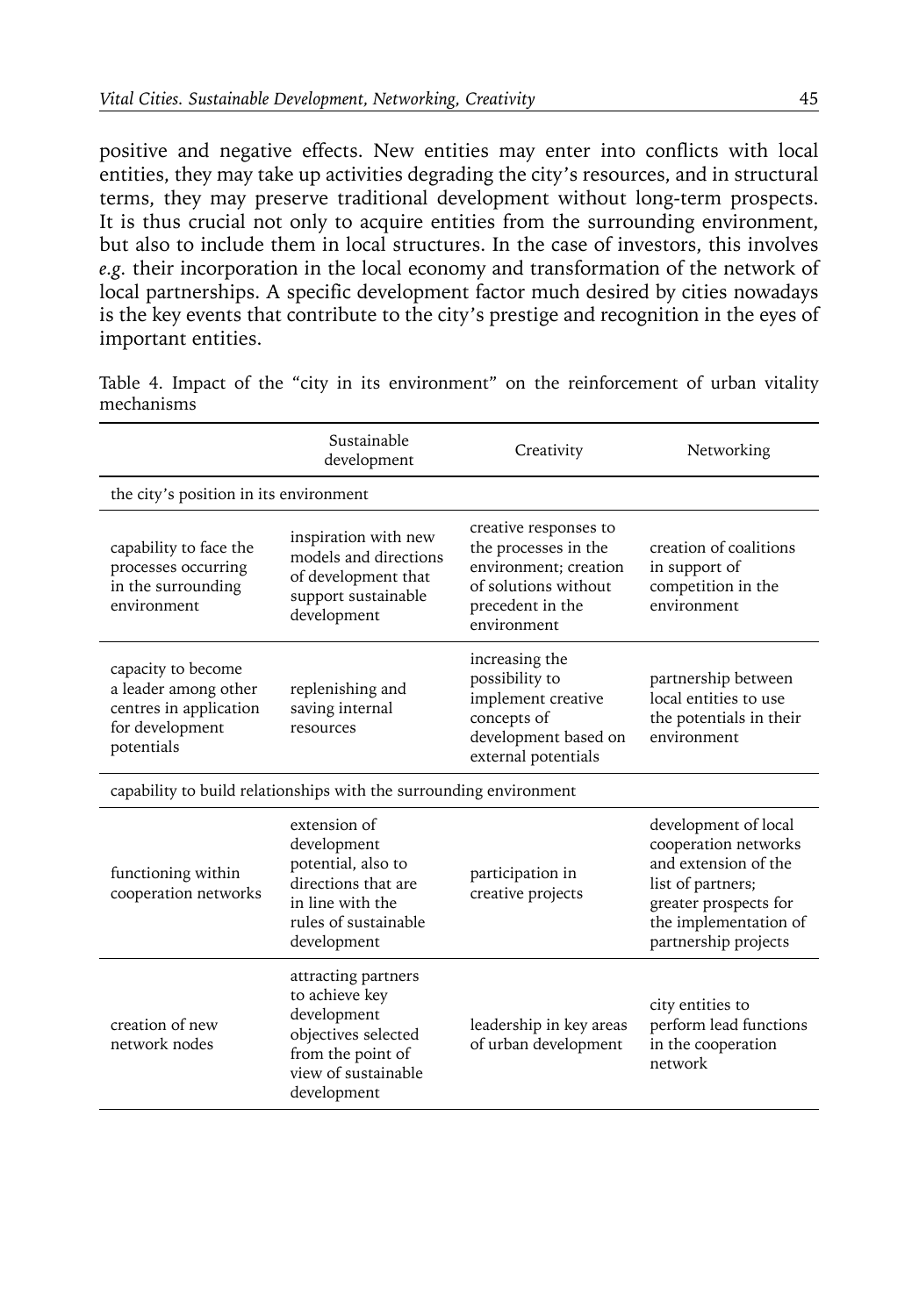| resilient city                                                                        |                                                                                                                                                                                                                     |                                                                                                                           |                                                                                              |
|---------------------------------------------------------------------------------------|---------------------------------------------------------------------------------------------------------------------------------------------------------------------------------------------------------------------|---------------------------------------------------------------------------------------------------------------------------|----------------------------------------------------------------------------------------------|
| capacity to respond<br>to the processes in<br>the environment in<br>a creative manner | ensuring durable<br>development that<br>is uninterrupted<br>by changes in<br>the surrounding<br>environment                                                                                                         | discovery of<br>opportunities in<br>changes                                                                               | transformation of<br>partnerships to adjust<br>to the changes in the<br>environment          |
| magnetic city                                                                         |                                                                                                                                                                                                                     |                                                                                                                           |                                                                                              |
| ability to attract<br>resources, entities,<br>events                                  | opening new paths<br>of development<br>in line with the<br>rules of sustainable<br>development,<br>provided responsible<br>local policy is ensured;<br>introduction of<br>new development<br>potentials to the city | reinforcement of<br>urban creativity by<br>attracting mobile<br>entities with<br>significant resources<br>and experiences | enrichment of the<br>set of local partners<br>and development<br>of cooperation with<br>them |

Source: Own study.

An important measure of urban vitality is the spectrum of opportunities offered to different entities. Selected aspects of the city's attractiveness for entities from its surroundings have been discussed above. However, a city of opportunity is mainly the area of action for local entities, whose energy defines urban vitality. A city of opportunity may be associated with:

- room for opportunity;
- centre using mobility-related events.

A city as room for opportunity can be understood as the centre's ability to offer opportunities for action to local entities, focusing on the creation of mechanisms instead of just factors supporting the activity of those entities, and provision of positive motivation to residents. Creation of opportunities should be combined with the above described preparation of residents to use the available facilities.

Events related to mobility that are so characteristic for the globalised world are often perceived as a threat. A city which loses its entities and potentials also loses its vitality and must aim at mitigating the threat of "drainage" of its resources. At the same time, however, mobility is an opportunity which, when used, can enrich the city with potentials and entities that are vital in the era of globalisation.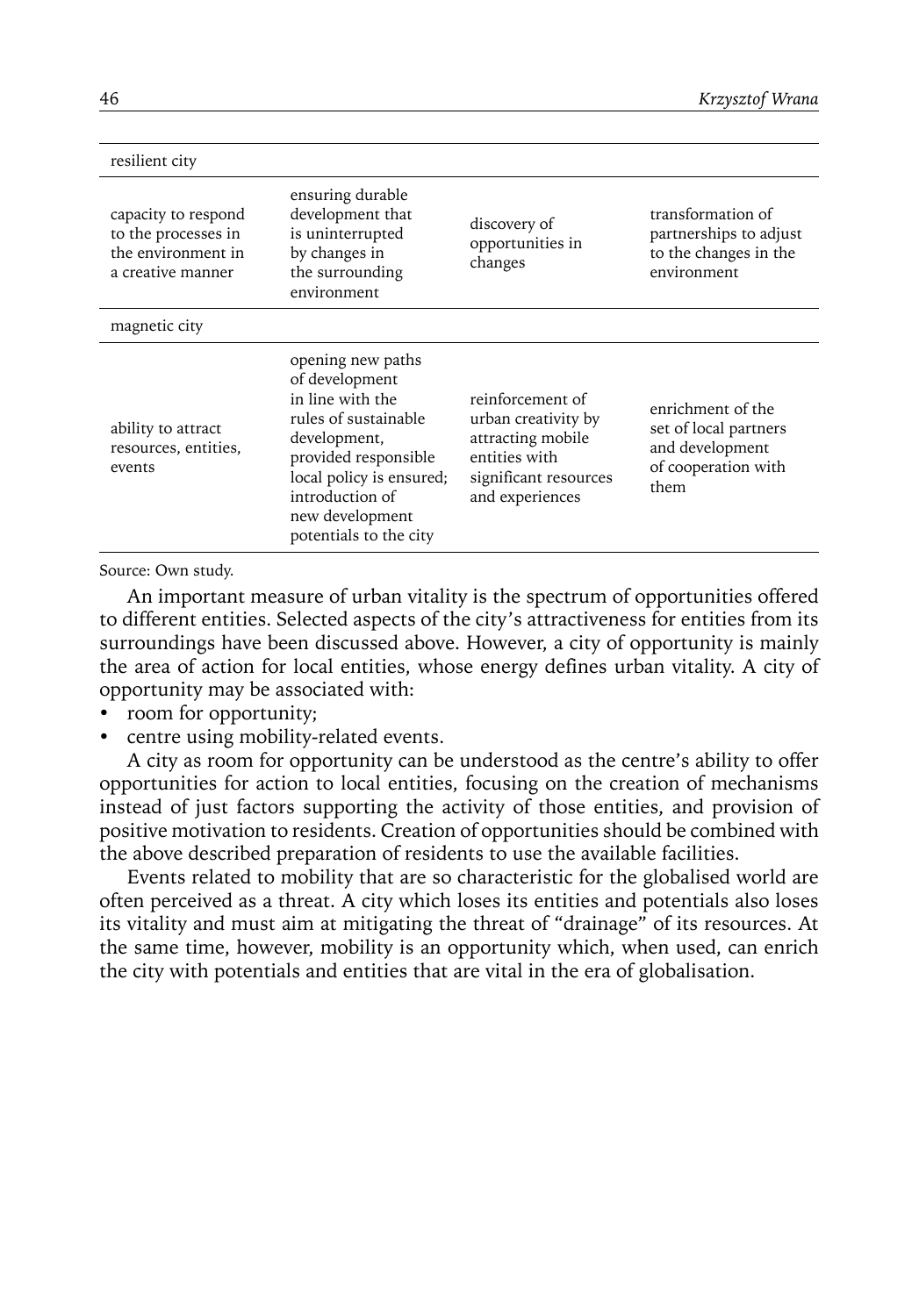|                                                                              | Sustainable<br>development                                                                                                                                                                                                                                     | Creativity                                | Networking                                                                                                                                                          |
|------------------------------------------------------------------------------|----------------------------------------------------------------------------------------------------------------------------------------------------------------------------------------------------------------------------------------------------------------|-------------------------------------------|---------------------------------------------------------------------------------------------------------------------------------------------------------------------|
| room for opportunity                                                         |                                                                                                                                                                                                                                                                |                                           |                                                                                                                                                                     |
| the city's ability to<br>offer opportunities for<br>action to local entities | providing conditions<br>for sustainable<br>development of local<br>entities<br>focusing on<br>offering conditions for<br>unlimited creativity<br>compliance with the<br>rules of sustainable<br>development by<br>providing a set of<br>facilities to entities |                                           | conditions for the<br>implementation of<br>creative partnership<br>projects<br>growing number of<br>entities that can be<br>potential partners in<br>local networks |
| mobility as an opportunity                                                   |                                                                                                                                                                                                                                                                |                                           |                                                                                                                                                                     |
| use of mobility to<br>enrich the city                                        | enrichment of local<br>economic and social<br>structures and<br>diversification of local<br>development that<br>supports its durability                                                                                                                        | attraction of highly<br>creative entities | attraction of entities<br>with great potential<br>to build local<br>cooperation networks                                                                            |

Table 5. Impact of the "city of opportunity" on the reinforcement of urban vitality mechanisms

Source: Own study.

#### **Summary**

Many cities, including those in the Upper-Silesian Agglomeration, have rich history and great social and economic potential. However, those features do not imply urban vitality. It is commonly accepted that revitalisation measures should be implemented, i.e. measures aimed at improving the vitality of cities and local communities. The contrast between the potential measured by the number of residents or the size of the local economy and the level of the city's vitality becomes particularly notable in industrial centres in need of radical transformation. In the cities, such problems of the enterprise sector directly translate into the social and economic situation of large groups of residents, with the emergence of pathological phenomena and reduced occupational and social activity of residents. Lower activity or liquidation of large enterprises limits the development prospects for a large part of residents, who at the same time experience a drop in their self-worth. This in turn results in failure to accept the coming changes, negation of the emerging new social and economic order, and isolation of important social groups, including those who played the key role in the local development processes in the past. Enclaves of old workers' districts gather persons who are unable to find their own place under the new circumstances, a feeling that is gradually transferred to the youth and children.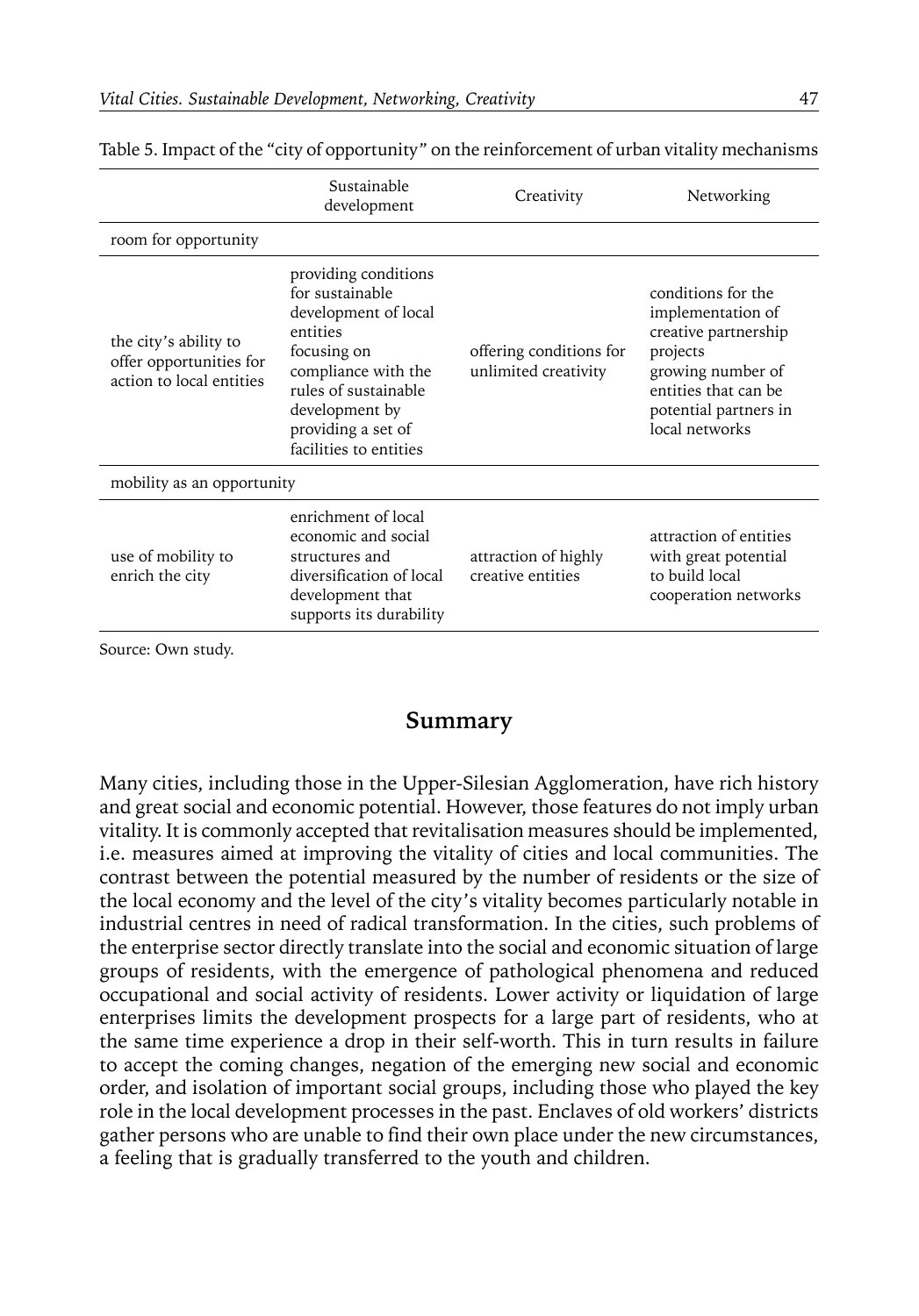The structure of human capital also affects the possibility to develop new economic functions and higher-level services related to education, science and culture. Demand for such services is limited both by the interests of the potential beneficiaries and by their financial means.

The analysis of human capital and creative groups in post-industrial cities reveals a growing polarisation of the society. Next to the residents with qualifications and positions characteristic to traditional economy, local leaders, active groups, creative circles emerge with high level of skills, initiators of creative projects, recognised at the regional and supraregional level. The greatest challenge is to include the larger number of residents in the local development processes and to use the potential of local creative groups that could be translated into reconstruction of the mindset of the local community and into the change of the internal and external image of the city. Building a vital city is a considerable challenge in conceptual terms and an even greater one in real terms. Urban vitality is a conglomerate of many mutually reinforcing attributes related to internal and external aspects of local development. A vital city is:

- a city of opportunity, which inspires for action and supports the growth of residents' aspirations;
- a creative city, whose development particularly focuses on the search for its specific nature, discovery of new paths of development that are adequate to the features of a given centre;
- a participatory city, offering facilities to its residents while building their qualifications that allow them to use those facilities;
- a city of internal and external relationships, which creates its strength and position by reinforcing the ties and seeking complementarity with regard to the surrounding environment;
- a system-city, i.e. a city that is intentionally selective with regard to the acquired potentials and entities which are in line with the local structure and build a network of creative relationships.

#### **References**

- Bourdieu P. (1986) The Forms of Capital, In: J. G. Richardson (ed.), Handbook of Theory and Research for Sociology of Education. *Greenwood Press*, New York, Westport, Connecticut, London.
- Clark G. (2017) Global Cities: A Short History. Brookings Institution.
- Drobniak A. (2015) Koncepcja urban resilience: narzędzie strategicznej diagnozy i monitoringu miast. Ruch Prawniczy, Ekonomiczny i Socjologiczny, Rok LXXVII, issue 1.
- Douglass M., Friedmann J. (eds.) (1998) Cities for Citizens: Planning and the Rise of Civil Society in a Global Age. *Academy Press.*
- Florida R. (2005) Cities and the Creative Class. New York London.
- Jackson M. R., Kabwasa-Green F., Herranz J. (2006) Cultural Vitality in Communities: Interpretation and Indicators, Culture, Creativity, and Communities Program. *The Urban Institute*.